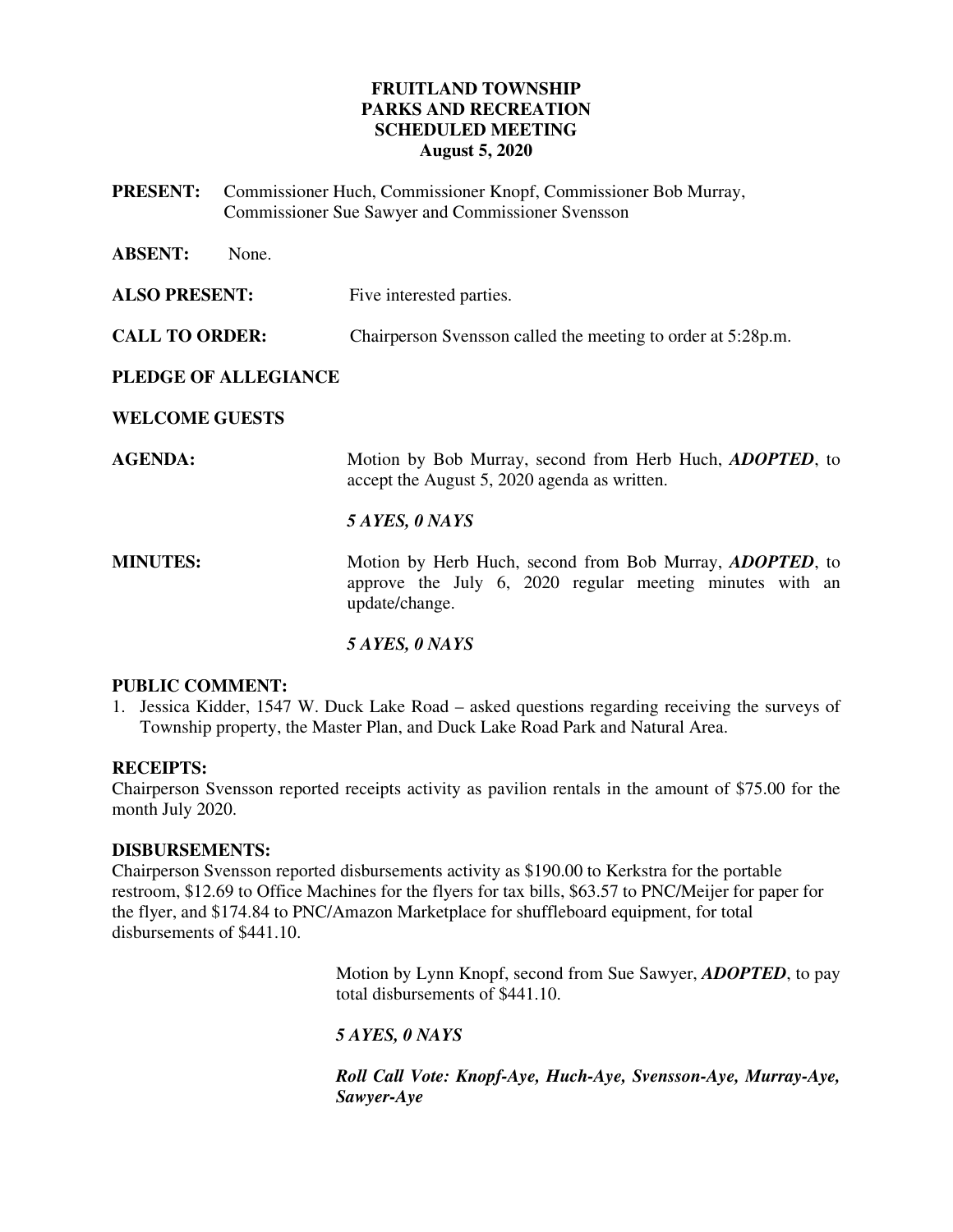### **UNFINISHED BUSINESS:**

#### **1. Project update**

The commissioners discussed the different portions of the budget. There have been questions regarding the percentage of time the maintenance and office staff devotes to Parks and Recreation. The commissioners are going to look into specific expectations for the maintenance staff daily and weekly.

In terms of postage, the Commission discussed whether or not they had made the decision that their newsletters would have to be sent with the tax bills or if that was included for them.

Commissioner Sawyer reported that Jeremy Loyselle from the North Muskegon Youth Baseball Club contacted her regarding the baseball field. She added that he and five other men would like to come back with the kids to use the field and maintenance of the field would be included for the next five years. Commissioner Sawyer stated that the group wants to paint the backstop black and spray the weeds with a vinegar and Dawn mixture. She added that they will be using H&H for the infield dirt since the Township has an account with them. The Commission agreed to let the men start maintenance of the field immediately, but they would make a decision regarding the five-year maintenance and usage plan once Jeremy presents to the Commission at the September meeting and an agreement can be created.

> Motion by Deb Svensson, second by Bob Murray, *ADOPTED*, to allow the North Muskegon Youth Baseball Club to start the volunteer prep work on the field and the Commission will formalize the commitment after the Club's proposal in September.

### *5 AYES, 0 NAYS*

Commissioner Knopf will be reaching out to Shawna Meyer to discuss the Educational Community Event.

In terms of printing and publishing, Chairperson Svensson questioned whether it it's okay for the Township Supervisor to edit the Parks and Recreation Commission newsletters. There was also a question as to whether or not the pavilions have been sprayed.

Commissioner Huch will be ordering the grill.

Commissioner Murray stated that the new shuffleboard equipment is ready for usage. The Commission agreed that it would be a good idea to get information about the shuffleboard equipment and usage out in the next newsletter. Commissioner Murray added that the horseshoe pits haven't been completed yet because treated lumber is still unavailable. He also stated that the tennis net is installed but he is looking into a gear mechanism for tightening the nets.

Commissioner Knopf stated that she is getting additional quotes for painting on the courts. The repairs to the court are complete.

The signs will be discussed at the September meeting, as the Commission received the ordinance information just prior to the meeting.

Commissioner Murray and Commissioner Sawyer will be looking at the trees to determine which ones need to be trimmed/removed for safety purposes. Commissioner Murray stated that the cement pads will be removed very soon, and he added that the group also offered to help dispose of the playground equipment currently at Nestrom Road Park.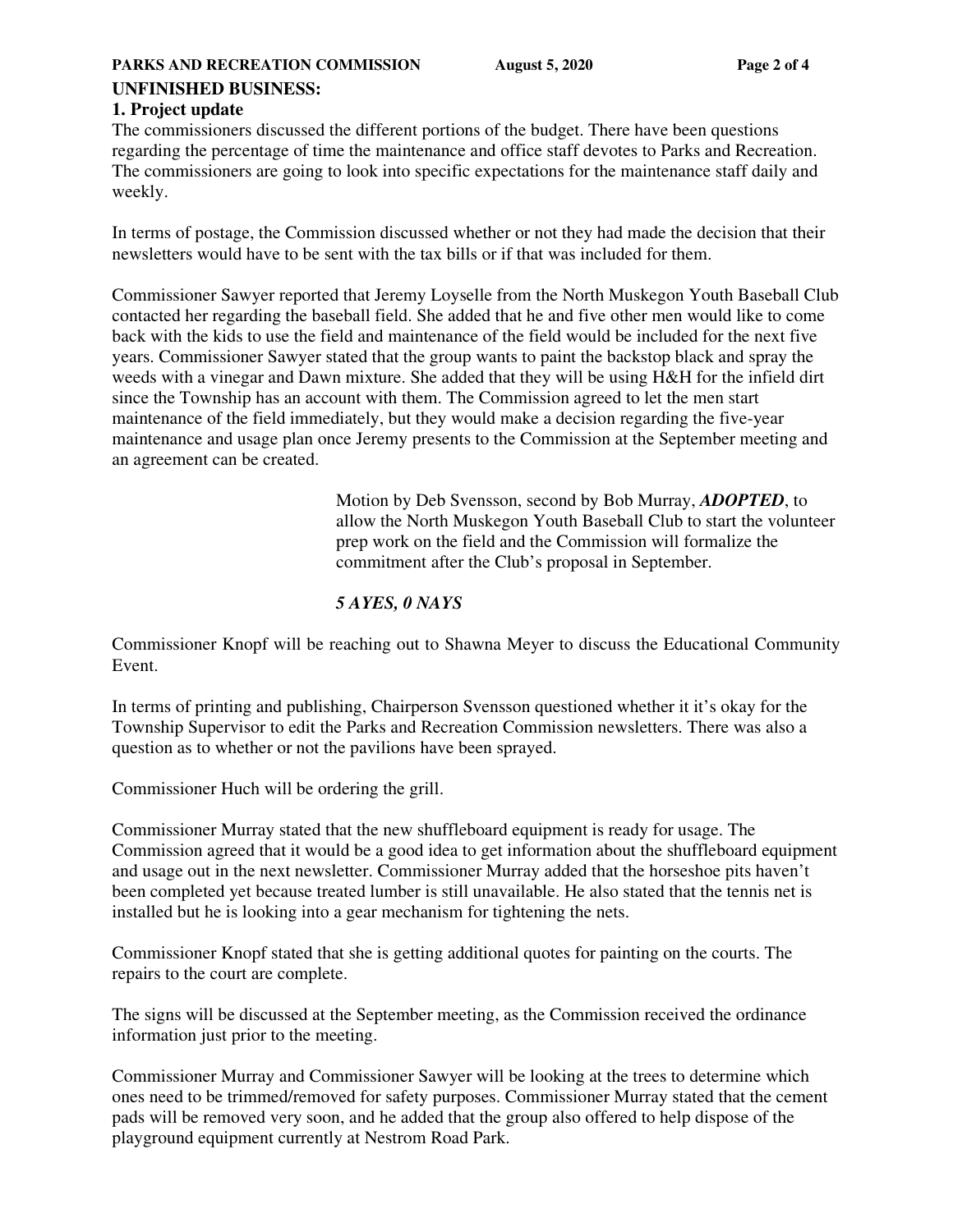Motion by Bob Murray, second by Sue Saywer, *ADOPTED*, to allow the volunteers that are removing the cement pads to remove and dispose of the playground equipment.

### *4 AYES, 1 NAY (Huch)*

The surveys will be discussed at the September meeting, as the commissioners just received them at the meeting.

Commissioner Murray stated that he sent information to Clerk Karolyn Rillema for ordering or picnic tables.

The commissioners will come to the October meeting with ideas for the next budget.

#### **2. Playground equipment**

Motion by Bob Murray, second from Deb Svensson, *ADOPTED*, to suspend Robert's Rules of Order.

#### *5 AYES, 0 NAYS*

Carl from Penchura presented information to the Commission regarding their playground equipment. He shared information regarding parts, warranties and the timeframe for ordering and installation.

Commissioner Knopf stated that she didn't know that Penchura would be doing a sales pitch and added that she would've told Jeremy from Game Time to do the same thing had she known.

Jeremy from Game Time presented information to the Commission regarding Game Time's regarding their equipment. He also shared information regarding parts, warranties, and the timeframe for ordering and installation.

> Motion by Bob Murray, second from Sue Sawyer, *ADOPTED*, to reinstate Robert's Rules of Order.

#### *5 AYES, 0 NAYS*

Commissioner Huch stated that the Commission needs to stop and do a site plan before moving forward with the ordering and installation of the new playground equipment. Chairperson Svensson said that the Commission never agreed to that, adding that they've done walk throughs of the park and have had discussions of where the playground equipment would go.

> Motion by Huch, to have a work session to see how it will fit and determine where the playground equipment will go and go from there. Motion failed due to no second.

> Motion by Bob Murray, second from Sue Sawyer, *ADOPTED*, to approve and purchase the Penchura Treetop playground in the amount of \$56,699.50.

#### *3 AYES, 2 NAYS (Huch and Knopf)*